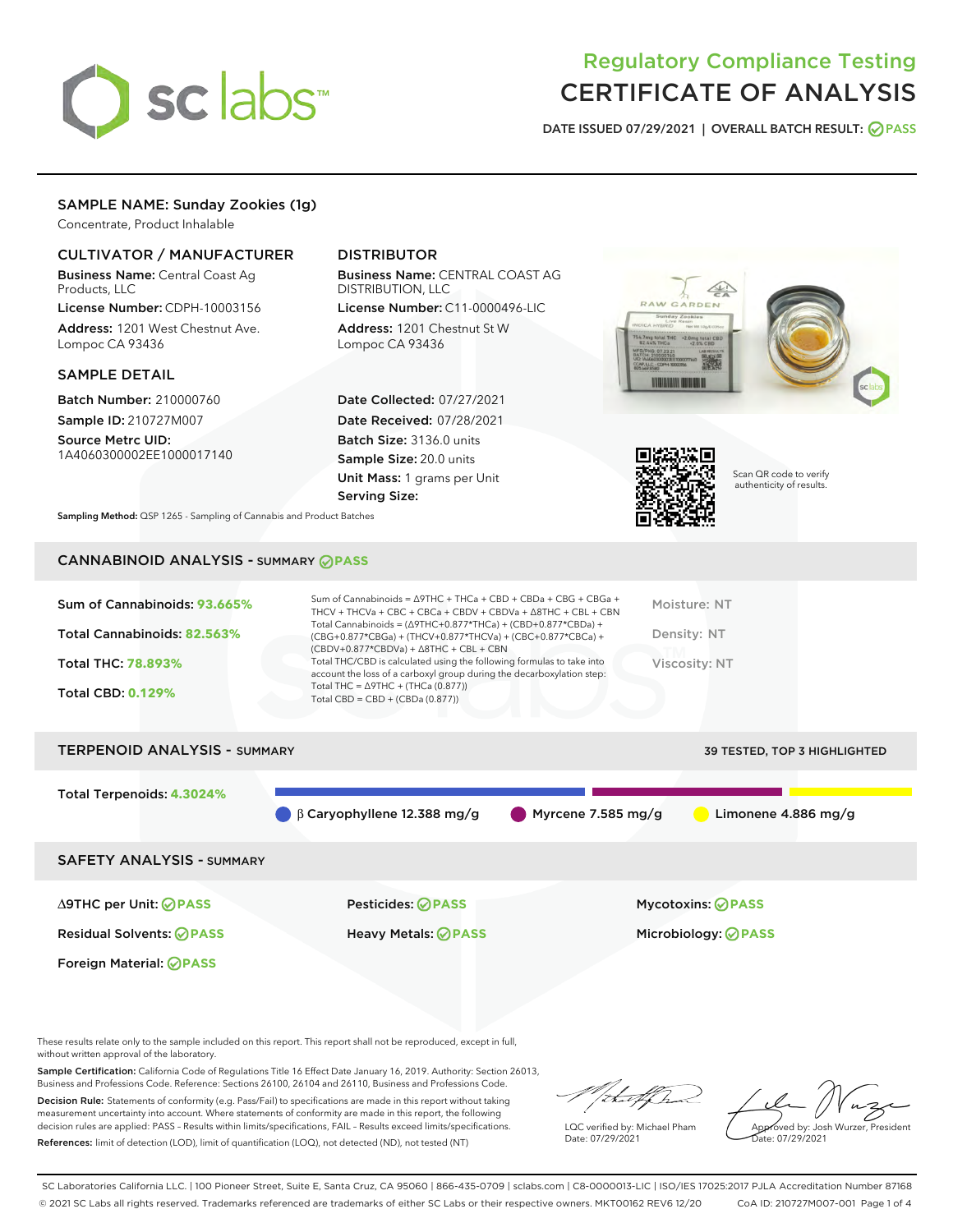



SUNDAY ZOOKIES (1G) | DATE ISSUED 07/29/2021 | OVERALL BATCH RESULT: **● PASS** 

#### CANNABINOID TEST RESULTS - 07/28/2021 2 PASS

Tested by high-performance liquid chromatography with diode-array detection (HPLC-DAD). **Method:** QSP 1157 - Analysis of Cannabinoids by HPLC-DAD

#### TOTAL CANNABINOIDS: **82.563%** Total Cannabinoids (Total THC) + (Total CBD) +

(Total CBG) + (Total THCV) + (Total CBC) + (Total CBDV) + ∆8THC + CBL + CBN

TOTAL THC: **78.893%** Total THC (∆9THC+0.877\*THCa)

TOTAL CBD: **0.129%**

Total CBD (CBD+0.877\*CBDa)

TOTAL CBG: 2.25% Total CBG (CBG+0.877\*CBGa)

TOTAL THCV: 0.314% Total THCV (THCV+0.877\*THCVa)

TOTAL CBC: 0.977% Total CBC (CBC+0.877\*CBCa)

TOTAL CBDV: ND Total CBDV (CBDV+0.877\*CBDVa)

| <b>COMPOUND</b> | LOD/LOQ<br>(mg/g)          | <b>MEASUREMENT</b><br><b>UNCERTAINTY</b><br>(mg/g) | <b>RESULT</b><br>(mg/g) | <b>RESULT</b><br>(%) |
|-----------------|----------------------------|----------------------------------------------------|-------------------------|----------------------|
| <b>THCa</b>     | 0.05/0.14                  | ±22.217                                            | 864.47                  | 86.447               |
| <b>A9THC</b>    | 0.06 / 0.26                | ±1.059                                             | 30.79                   | 3.079                |
| <b>CBGa</b>     | 0.1/0.2                    | ±1.15                                              | 22.0                    | 2.20                 |
| <b>CBCa</b>     | 0.07 / 0.28                | ±0.545                                             | 11.14                   | 1.114                |
| <b>THCVa</b>    | 0.07/0.20                  | ±0.171                                             | 3.58                    | 0.358                |
| <b>CBG</b>      | 0.06/0.19                  | ±0.126                                             | 3.20                    | 0.320                |
| <b>CBDa</b>     | 0.02/0.19                  | ±0.043                                             | 1.47                    | 0.147                |
| A8THC           | 0.1/0.4                    | N/A                                                | <b>ND</b>               | <b>ND</b>            |
| <b>THCV</b>     | 0.1/0.2                    | N/A                                                | <b>ND</b>               | <b>ND</b>            |
| <b>CBD</b>      | 0.07/0.29                  | N/A                                                | <b>ND</b>               | <b>ND</b>            |
| <b>CBDV</b>     | 0.04 / 0.15                | N/A                                                | <b>ND</b>               | <b>ND</b>            |
| <b>CBDVa</b>    | 0.03/0.53                  | N/A                                                | <b>ND</b>               | <b>ND</b>            |
| <b>CBL</b>      | 0.06 / 0.24                | N/A                                                | <b>ND</b>               | <b>ND</b>            |
| <b>CBN</b>      | 0.1/0.3                    | N/A                                                | <b>ND</b>               | <b>ND</b>            |
| <b>CBC</b>      | 0.2 / 0.5                  | N/A                                                | <b>ND</b>               | <b>ND</b>            |
|                 | <b>SUM OF CANNABINOIDS</b> |                                                    | 936.65 mg/g             | 93.665%              |

#### **UNIT MASS: 1 grams per Unit**

| ∆9THC per Unit                        | 1120 per-package limit     | 30.79 mg/unit<br><b>PASS</b> |
|---------------------------------------|----------------------------|------------------------------|
| <b>Total THC per Unit</b>             |                            | 788.93 mg/unit               |
| <b>CBD per Unit</b>                   |                            | <b>ND</b>                    |
| <b>Total CBD per Unit</b>             |                            | $1.29$ mg/unit               |
| Sum of Cannabinoids<br>per Unit       |                            | 936.65 mg/unit               |
| <b>Total Cannabinoids</b><br>per Unit |                            | 825.63 mg/unit               |
| <b>MOISTURE TEST RESULT</b>           | <b>DENSITY TEST RESULT</b> | <b>VISCOSITY TEST RESULT</b> |

Not Tested

Not Tested

Not Tested

#### TERPENOID TEST RESULTS - 07/29/2021

Terpene analysis utilizing gas chromatography-flame ionization detection (GC-FID). **Method:** QSP 1192 - Analysis of Terpenoids by GC-FID

| <b>COMPOUND</b>         | LOD/LOQ<br>(mg/g) | <b>MEASUREMENT</b><br><b>UNCERTAINTY</b><br>(mg/g) | <b>RESULT</b><br>(mg/g)                         | <b>RESULT</b><br>(%) |
|-------------------------|-------------------|----------------------------------------------------|-------------------------------------------------|----------------------|
| $\beta$ Caryophyllene   | 0.004 / 0.012     | ±0.4410                                            | 12.388                                          | 1.2388               |
| <b>Myrcene</b>          | 0.008 / 0.025     | ±0.0978                                            | 7.585                                           | 0.7585               |
| Limonene                | 0.005 / 0.016     | ±0.0699                                            | 4.886                                           | 0.4886               |
| $\alpha$ Humulene       | 0.009 / 0.029     | ±0.1366                                            | 4.256                                           | 0.4256               |
| Linalool                | 0.009 / 0.032     | ±0.1098                                            | 2.890                                           | 0.2890               |
| $\alpha$ Bisabolol      | 0.008 / 0.026     | ±0.0995                                            | 1.864                                           | 0.1864               |
| Ocimene                 | 0.011 / 0.038     | ±0.0419                                            | 1.306                                           | 0.1306               |
| Guaiol                  | 0.009 / 0.030     | ±0.0504                                            | 1.067                                           | 0.1067               |
| Nerolidol               | 0.009 / 0.028     | ±0.0605                                            | 0.962                                           | 0.0962               |
| <b>Terpineol</b>        | 0.016 / 0.055     | ±0.0538                                            | 0.876                                           | 0.0876               |
| $\beta$ Pinene          | 0.004 / 0.014     | ±0.0098                                            | 0.849                                           | 0.0849               |
| $\alpha$ Pinene         | 0.005 / 0.017     | ±0.0068                                            | 0.790                                           | 0.0790               |
| Fenchol                 | 0.010 / 0.034     | ±0.0290                                            | 0.750                                           | 0.0750               |
| Valencene               | 0.009 / 0.030     | ±0.0440                                            | 0.638                                           | 0.0638               |
| trans-ß-Farnesene       | 0.008 / 0.025     | ±0.0213                                            | 0.601                                           | 0.0601               |
| Caryophyllene<br>Oxide  | 0.010 / 0.033     | ±0.0262                                            | 0.570                                           | 0.0570               |
| <b>Borneol</b>          | 0.005 / 0.016     | ±0.0091                                            | 0.216                                           | 0.0216               |
| Terpinolene             | 0.008 / 0.026     | ±0.0029                                            | 0.142                                           | 0.0142               |
| Citronellol             | 0.003 / 0.010     | ±0.0063                                            | 0.129                                           | 0.0129               |
| Fenchone                | 0.009 / 0.028     | ±0.0023                                            | 0.079                                           | 0.0079               |
| Camphene                | 0.005 / 0.015     | ±0.0008                                            | 0.069                                           | 0.0069               |
| Sabinene Hydrate        | 0.006 / 0.022     | ±0.0015                                            | 0.039                                           | 0.0039               |
| <b>Geranyl Acetate</b>  | 0.004 / 0.014     | ±0.0011                                            | 0.026                                           | 0.0026               |
| Geraniol                | 0.002 / 0.007     | ±0.0011                                            | 0.024                                           | 0.0024               |
| Eucalyptol              | 0.006 / 0.018     | ±0.0006                                            | 0.022                                           | 0.0022               |
| $\gamma$ Terpinene      | 0.006 / 0.018     | N/A                                                | <loq< th=""><th><loq< th=""></loq<></th></loq<> | <loq< th=""></loq<>  |
| Nerol                   | 0.003 / 0.011     | N/A                                                | <loq< th=""><th><loq< th=""></loq<></th></loq<> | <loq< th=""></loq<>  |
| Sabinene                | 0.004 / 0.014     | N/A                                                | <b>ND</b>                                       | <b>ND</b>            |
| $\alpha$ Phellandrene   | 0.006 / 0.020     | N/A                                                | ND                                              | <b>ND</b>            |
| <b>3 Carene</b>         | 0.005 / 0.018     | N/A                                                | <b>ND</b>                                       | <b>ND</b>            |
| $\alpha$ Terpinene      | 0.005 / 0.017     | N/A                                                | ND                                              | ND                   |
| p-Cymene                | 0.005 / 0.016     | N/A                                                | ND                                              | ND                   |
| (-)-Isopulegol          | 0.005 / 0.016     | N/A                                                | <b>ND</b>                                       | ND                   |
| Camphor                 | 0.006 / 0.019     | N/A                                                | <b>ND</b>                                       | <b>ND</b>            |
| Isoborneol              | 0.004 / 0.012     | N/A                                                | ND                                              | ND                   |
| Menthol                 | 0.008 / 0.025     | N/A                                                | ND                                              | ND                   |
| R-(+)-Pulegone          | 0.003 / 0.011     | N/A                                                | <b>ND</b>                                       | <b>ND</b>            |
| $\alpha$ Cedrene        | 0.005 / 0.016     | N/A                                                | ND                                              | ND                   |
| Cedrol                  | 0.008 / 0.027     | N/A                                                | <b>ND</b>                                       | ND                   |
| <b>TOTAL TERPENOIDS</b> |                   |                                                    | 43.024 mg/g                                     | 4.3024%              |

SC Laboratories California LLC. | 100 Pioneer Street, Suite E, Santa Cruz, CA 95060 | 866-435-0709 | sclabs.com | C8-0000013-LIC | ISO/IES 17025:2017 PJLA Accreditation Number 87168 © 2021 SC Labs all rights reserved. Trademarks referenced are trademarks of either SC Labs or their respective owners. MKT00162 REV6 12/20 CoA ID: 210727M007-001 Page 2 of 4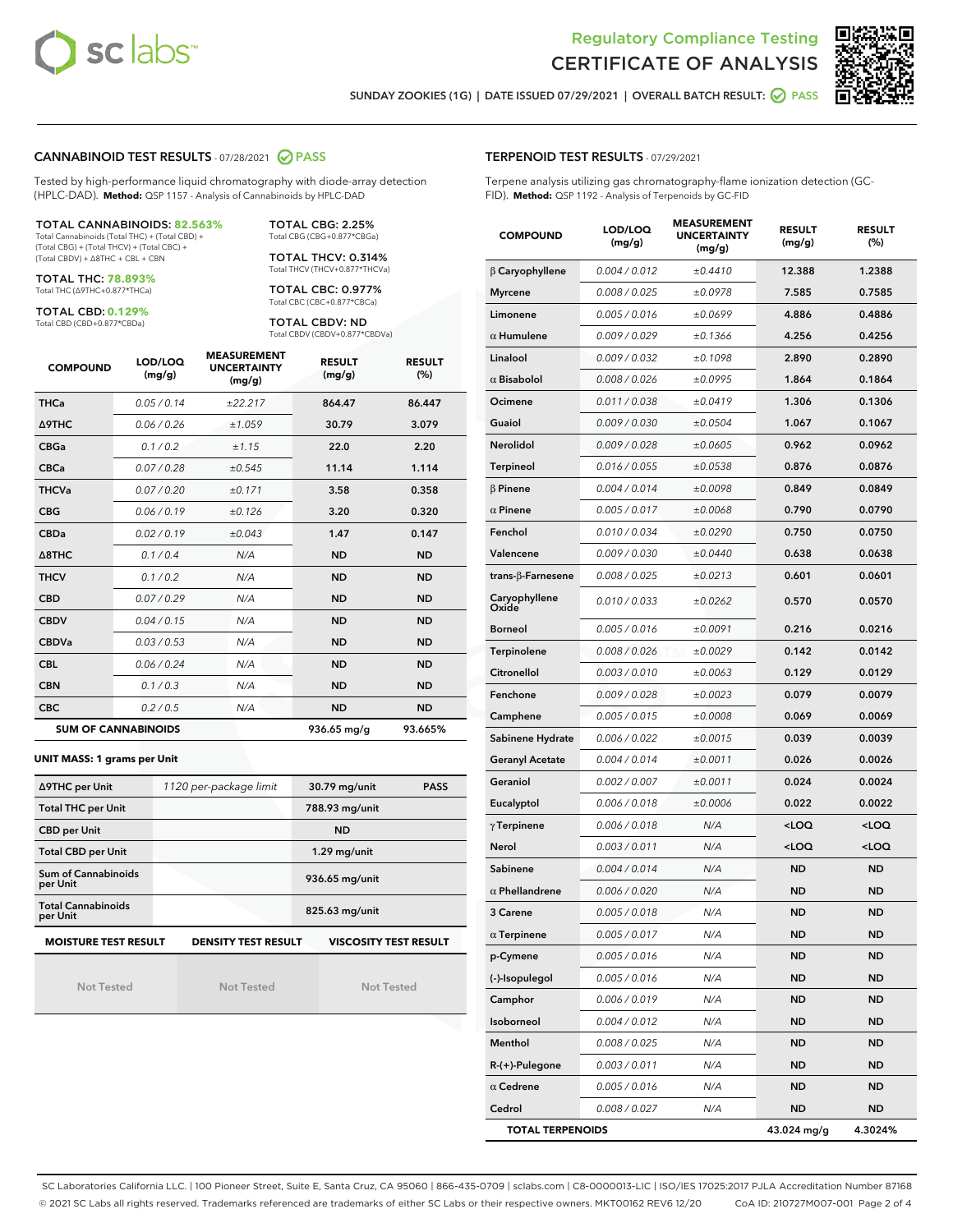



SUNDAY ZOOKIES (1G) | DATE ISSUED 07/29/2021 | OVERALL BATCH RESULT: @ PASS

# CATEGORY 1 PESTICIDE TEST RESULTS - 07/29/2021 2 PASS

Pesticide and plant growth regulator analysis utilizing high-performance liquid chromatography-mass spectrometry (HPLC-MS) or gas chromatography-mass spectrometry (GC-MS). \*GC-MS utilized where indicated. **Method:** QSP 1212 - Analysis of Pesticides and Mycotoxins by LC-MS or QSP 1213 - Analysis of Pesticides by GC-MS

| <b>COMPOUND</b>             | LOD/LOQ<br>$(\mu g/g)$ | <b>ACTION</b><br><b>LIMIT</b><br>$(\mu g/g)$ | <b>MEASUREMENT</b><br><b>UNCERTAINTY</b><br>$(\mu g/g)$ | <b>RESULT</b><br>$(\mu g/g)$ | <b>RESULT</b> |
|-----------------------------|------------------------|----------------------------------------------|---------------------------------------------------------|------------------------------|---------------|
| Aldicarb                    | 0.03 / 0.08            | $\ge$ LOD                                    | N/A                                                     | <b>ND</b>                    | <b>PASS</b>   |
| Carbofuran                  | 0.02/0.05              | $>$ LOD                                      | N/A                                                     | <b>ND</b>                    | <b>PASS</b>   |
| Chlordane*                  | 0.03 / 0.08            | $\ge$ LOD                                    | N/A                                                     | <b>ND</b>                    | <b>PASS</b>   |
| Chlorfenapyr*               | 0.03/0.10              | $\ge$ LOD                                    | N/A                                                     | <b>ND</b>                    | <b>PASS</b>   |
| Chlorpyrifos                | 0.02 / 0.06            | $\ge$ LOD                                    | N/A                                                     | <b>ND</b>                    | <b>PASS</b>   |
| Coumaphos                   | 0.02 / 0.07            | $>$ LOD                                      | N/A                                                     | <b>ND</b>                    | <b>PASS</b>   |
| Daminozide                  | 0.02 / 0.07            | $\ge$ LOD                                    | N/A                                                     | <b>ND</b>                    | <b>PASS</b>   |
| <b>DDVP</b><br>(Dichlorvos) | 0.03/0.09              | $\ge$ LOD                                    | N/A                                                     | <b>ND</b>                    | <b>PASS</b>   |
| <b>Dimethoate</b>           | 0.03/0.08              | $\ge$ LOD                                    | N/A                                                     | <b>ND</b>                    | <b>PASS</b>   |
| Ethoprop(hos)               | 0.03/0.10              | $>$ LOD                                      | N/A                                                     | <b>ND</b>                    | <b>PASS</b>   |
| Etofenprox                  | 0.02 / 0.06            | $\ge$ LOD                                    | N/A                                                     | <b>ND</b>                    | <b>PASS</b>   |
| Fenoxycarb                  | 0.03 / 0.08            | $>$ LOD                                      | N/A                                                     | <b>ND</b>                    | <b>PASS</b>   |
| Fipronil                    | 0.03/0.08              | $\ge$ LOD                                    | N/A                                                     | <b>ND</b>                    | <b>PASS</b>   |
| Imazalil                    | 0.02 / 0.06            | $\ge$ LOD                                    | N/A                                                     | <b>ND</b>                    | <b>PASS</b>   |
| <b>Methiocarb</b>           | 0.02 / 0.07            | $\ge$ LOD                                    | N/A                                                     | <b>ND</b>                    | <b>PASS</b>   |
| Methyl<br>parathion         | 0.03/0.10              | $>$ LOD                                      | N/A                                                     | <b>ND</b>                    | <b>PASS</b>   |
| <b>Mevinphos</b>            | 0.03/0.09              | $>$ LOD                                      | N/A                                                     | <b>ND</b>                    | <b>PASS</b>   |
| Paclobutrazol               | 0.02 / 0.05            | $\ge$ LOD                                    | N/A                                                     | <b>ND</b>                    | <b>PASS</b>   |
| Propoxur                    | 0.03/0.09              | $\ge$ LOD                                    | N/A                                                     | <b>ND</b>                    | <b>PASS</b>   |
| Spiroxamine                 | 0.03 / 0.08            | $\ge$ LOD                                    | N/A                                                     | <b>ND</b>                    | <b>PASS</b>   |
| <b>Thiacloprid</b>          | 0.03/0.10              | $\ge$ LOD                                    | N/A                                                     | <b>ND</b>                    | <b>PASS</b>   |
|                             |                        |                                              |                                                         |                              |               |

## CATEGORY 2 PESTICIDE TEST RESULTS - 07/29/2021 @ PASS

| <b>COMPOUND</b>          | LOD/LOO<br>$(\mu g/g)$ | <b>ACTION</b><br>LIMIT<br>$(\mu g/g)$ | <b>MEASUREMENT</b><br><b>UNCERTAINTY</b><br>$(\mu g/g)$ | <b>RESULT</b><br>$(\mu g/g)$ | <b>RESULT</b> |  |
|--------------------------|------------------------|---------------------------------------|---------------------------------------------------------|------------------------------|---------------|--|
| Abamectin                | 0.03/0.10              | 0.1                                   | N/A                                                     | <b>ND</b>                    | <b>PASS</b>   |  |
| Acephate                 | 0.02/0.07              | 0.1                                   | N/A                                                     | <b>ND</b>                    | <b>PASS</b>   |  |
| Acequinocyl              | 0.02/0.07              | 0.1                                   | N/A                                                     | <b>ND</b>                    | <b>PASS</b>   |  |
| Acetamiprid              | 0.02/0.05              | 0.1                                   | N/A                                                     | <b>ND</b>                    | <b>PASS</b>   |  |
| Azoxystrobin             | 0.02/0.07              | 0.1                                   | N/A                                                     | <b>ND</b>                    | <b>PASS</b>   |  |
| <b>Bifenazate</b>        | 0.01/0.04              | 0.1                                   | N/A                                                     | <b>ND</b>                    | <b>PASS</b>   |  |
| <b>Bifenthrin</b>        | 0.02/0.05              | 3                                     | N/A                                                     | <b>ND</b>                    | <b>PASS</b>   |  |
| <b>Boscalid</b>          | 0.03/0.09              | 0.1                                   | N/A                                                     | <b>ND</b>                    | <b>PASS</b>   |  |
| Captan                   | 0.19/0.57              | 0.7                                   | N/A                                                     | <b>ND</b>                    | <b>PASS</b>   |  |
| Carbaryl                 | 0.02/0.06              | 0.5                                   | N/A                                                     | <b>ND</b>                    | <b>PASS</b>   |  |
| Chlorantranilip-<br>role | 0.04/0.12              | 10                                    | N/A                                                     | <b>ND</b>                    | <b>PASS</b>   |  |
| Clofentezine             | 0.03/0.09              | 0.1                                   | N/A                                                     | <b>ND</b>                    | <b>PASS</b>   |  |

| <b>COMPOUND</b>               | LOD/LOQ<br>(µg/g) | <b>ACTION</b><br>LIMIT<br>$(\mu g/g)$ | <b>MEASUREMENT</b><br><b>UNCERTAINTY</b><br>$(\mu g/g)$ | <b>RESULT</b><br>(µg/g) | <b>RESULT</b> |
|-------------------------------|-------------------|---------------------------------------|---------------------------------------------------------|-------------------------|---------------|
| Cyfluthrin                    | 0.12 / 0.38       | $\overline{2}$                        | N/A                                                     | <b>ND</b>               | <b>PASS</b>   |
| Cypermethrin                  | 0.11 / 0.32       | $\mathcal{I}$                         | N/A                                                     | <b>ND</b>               | <b>PASS</b>   |
| Diazinon                      | 0.02 / 0.05       | 0.1                                   | N/A                                                     | <b>ND</b>               | <b>PASS</b>   |
| Dimethomorph                  | 0.03 / 0.09       | $\overline{2}$                        | N/A                                                     | <b>ND</b>               | <b>PASS</b>   |
| Etoxazole                     | 0.02 / 0.06       | 0.1                                   | N/A                                                     | <b>ND</b>               | <b>PASS</b>   |
| Fenhexamid                    | 0.03 / 0.09       | 0.1                                   | N/A                                                     | <b>ND</b>               | <b>PASS</b>   |
| Fenpyroximate                 | 0.02 / 0.06       | 0.1                                   | N/A                                                     | <b>ND</b>               | <b>PASS</b>   |
| Flonicamid                    | 0.03 / 0.10       | 0.1                                   | N/A                                                     | <b>ND</b>               | <b>PASS</b>   |
| Fludioxonil                   | 0.03/0.10         | 0.1                                   | N/A                                                     | <b>ND</b>               | <b>PASS</b>   |
| Hexythiazox                   | 0.02 / 0.07       | 0.1                                   | N/A                                                     | <b>ND</b>               | <b>PASS</b>   |
| Imidacloprid                  | 0.04 / 0.11       | 5                                     | N/A                                                     | <b>ND</b>               | <b>PASS</b>   |
| Kresoxim-methyl               | 0.02 / 0.07       | 0.1                                   | N/A                                                     | <b>ND</b>               | <b>PASS</b>   |
| Malathion                     | 0.03 / 0.09       | 0.5                                   | N/A                                                     | <b>ND</b>               | <b>PASS</b>   |
| Metalaxyl                     | 0.02 / 0.07       | $\overline{2}$                        | N/A                                                     | <b>ND</b>               | <b>PASS</b>   |
| Methomyl                      | 0.03 / 0.10       | 1                                     | N/A                                                     | <b>ND</b>               | <b>PASS</b>   |
| Myclobutanil                  | 0.03 / 0.09       | 0.1                                   | N/A                                                     | <b>ND</b>               | <b>PASS</b>   |
| Naled                         | 0.02 / 0.07       | 0.1                                   | N/A                                                     | <b>ND</b>               | <b>PASS</b>   |
| Oxamyl                        | 0.04 / 0.11       | 0.5                                   | N/A                                                     | <b>ND</b>               | <b>PASS</b>   |
| Pentachloronitro-<br>benzene* | 0.03 / 0.09       | 0.1                                   | N/A                                                     | <b>ND</b>               | <b>PASS</b>   |
| Permethrin                    | 0.04 / 0.12       | 0.5                                   | N/A                                                     | <b>ND</b>               | <b>PASS</b>   |
| Phosmet                       | 0.03 / 0.10       | 0.1                                   | N/A                                                     | <b>ND</b>               | <b>PASS</b>   |
| Piperonylbu-<br>toxide        | 0.02 / 0.07       | 3                                     | N/A                                                     | <b>ND</b>               | <b>PASS</b>   |
| Prallethrin                   | 0.03 / 0.08       | 0.1                                   | N/A                                                     | <b>ND</b>               | <b>PASS</b>   |
| Propiconazole                 | 0.02 / 0.07       | 0.1                                   | N/A                                                     | <b>ND</b>               | <b>PASS</b>   |
| Pyrethrins                    | 0.04 / 0.12       | 0.5                                   | N/A                                                     | <b>ND</b>               | <b>PASS</b>   |
| Pyridaben                     | 0.02 / 0.07       | 0.1                                   | N/A                                                     | <b>ND</b>               | <b>PASS</b>   |
| Spinetoram                    | 0.02 / 0.07       | 0.1                                   | N/A                                                     | <b>ND</b>               | <b>PASS</b>   |
| Spinosad                      | 0.02 / 0.07       | 0.1                                   | N/A                                                     | <b>ND</b>               | <b>PASS</b>   |
| Spiromesifen                  | 0.02 / 0.05       | 0.1                                   | N/A                                                     | <b>ND</b>               | <b>PASS</b>   |
| Spirotetramat                 | 0.02 / 0.06       | 0.1                                   | N/A                                                     | <b>ND</b>               | <b>PASS</b>   |
| Tebuconazole                  | 0.02 / 0.07       | 0.1                                   | N/A                                                     | <b>ND</b>               | <b>PASS</b>   |
| Thiamethoxam                  | 0.03 / 0.10       | 5                                     | N/A                                                     | <b>ND</b>               | <b>PASS</b>   |
| Trifloxystrobin               | 0.03 / 0.08       | 0.1                                   | N/A                                                     | <b>ND</b>               | <b>PASS</b>   |

SC Laboratories California LLC. | 100 Pioneer Street, Suite E, Santa Cruz, CA 95060 | 866-435-0709 | sclabs.com | C8-0000013-LIC | ISO/IES 17025:2017 PJLA Accreditation Number 87168 © 2021 SC Labs all rights reserved. Trademarks referenced are trademarks of either SC Labs or their respective owners. MKT00162 REV6 12/20 CoA ID: 210727M007-001 Page 3 of 4